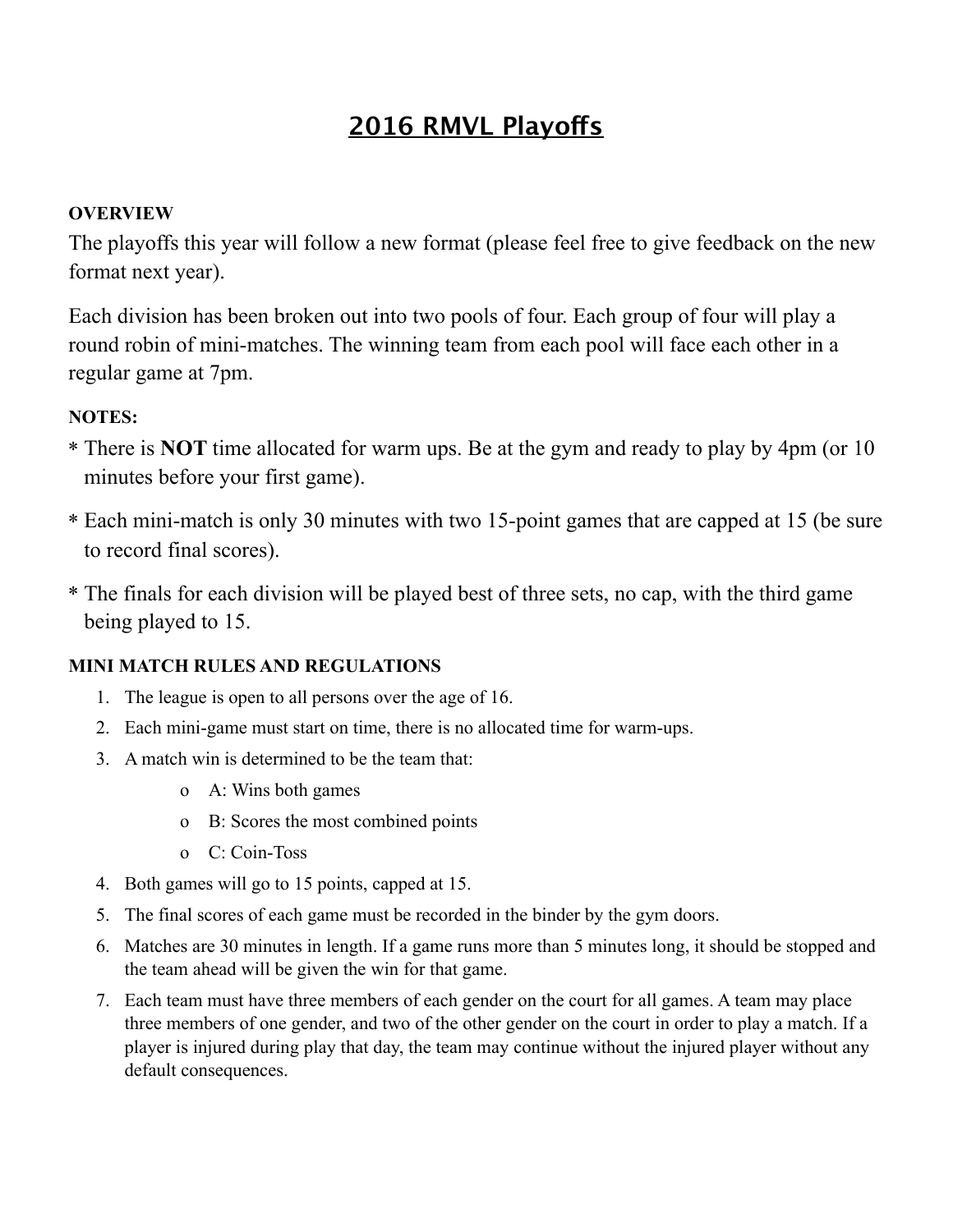- 8. A regular, consistent system player of player rotation may be used during games rather than the VC/ SVA rules for player rotation.
- 9. Teams will be responsible for supplying their own volleyballs.
- 10. Teams must be warmed up and ready to play at the indicated start times.
- 11. Players may only register with one team in this league.
- 12. To avoid accidents on the court, players may not enter an adjacent court to play a ball when a match is being played on the adjacent court.
- 13. If a ball from another court enters your court, play will be stopped, and the point will be replayed.
- 14. Players are allowed to set the ball on serve receive.
- 15. This league plays on the honour system, and as such requires each player to call his or her own infractions.
- 16. SVA co-ed volleyball rules will be in effect, unless otherwise noted.
- 17. Due to insurance regulations, players **are not** allowed to wear hats.
- 18. Penalty assessed to a team for being late:
	- o 10 Minutes Late 1 Game
	- o 15 Minutes Late The Match
- Only Players on your roster can play in games/playoffs.

**Gym 1 Court 1 -> A1** (13,3,2,5)

- **Gym 1 Court 2 -> A2** (1,7,4,16)
- **Gym 1 Court 3 -> B1** (9,8,22,15)
- **Gym 2 Court 1 -> B2 (**6,10,12,11)
- **Gym 2 Court 2 -> C1** (18,14,24,20)
- **Gym 2 Court 3 -> C2** (19,17,23,21)
- **Finals (7 pm)**
- **Gym 1 Court 2 -> A Finals**
- **Gym 2 Court 1 -> B Finals**
- **Gym 2 Court 3 -> C Finals**